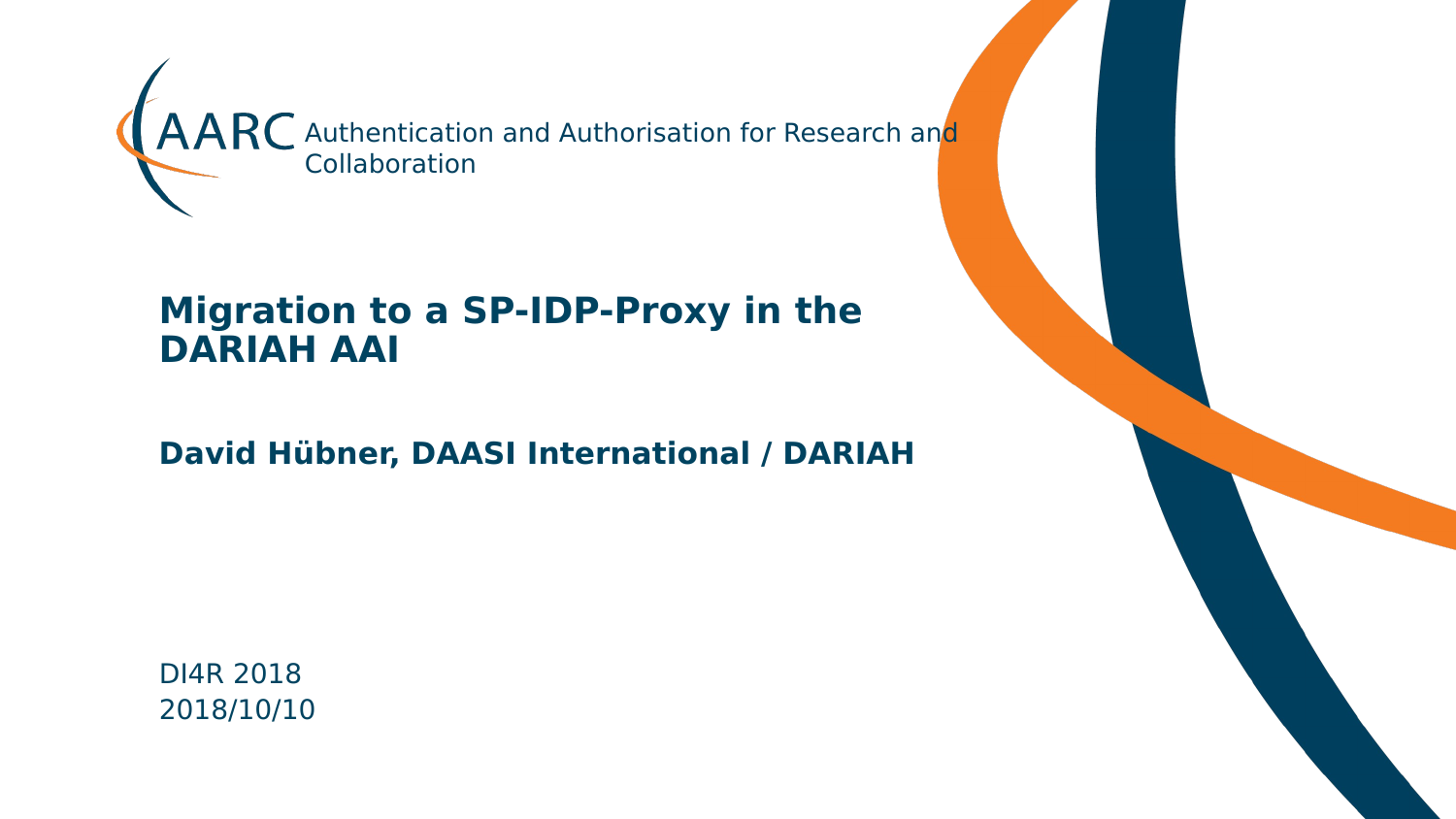#### **Content**



- Short introduction to the DARIAH AAI
- Migration to a SP-IDP-Proxy architecture
- Why?  $(\rightarrow$  Goals)
- $\blacksquare$  How? ( $\rightarrow$  Process and experience)
- Conclusion and future plans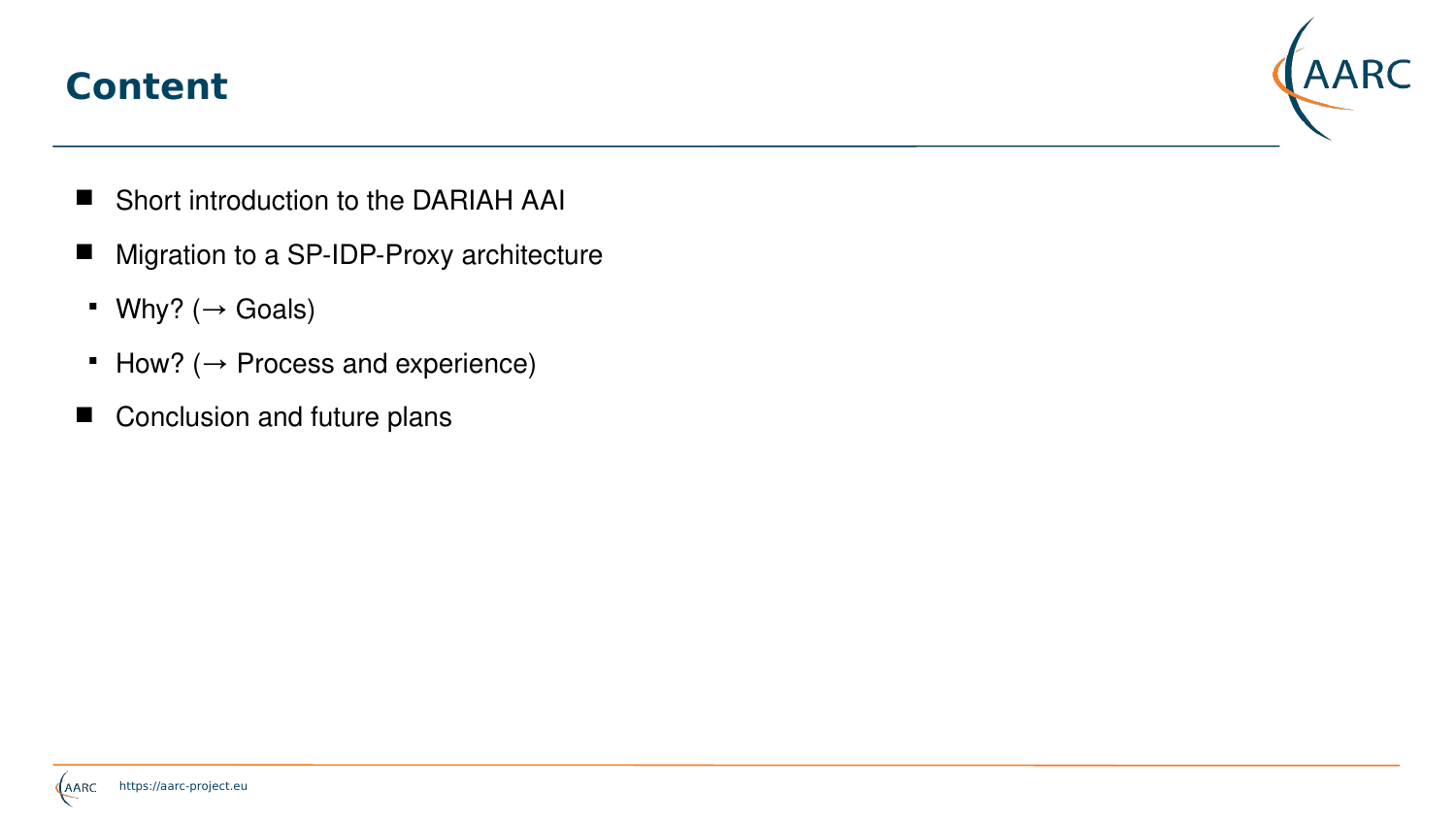# **Short introduction to the DARIAH AAI**



- Requirements for V1 of the DARIAH AAI included (~5 years ago):
- Provide federated single sign-on to various services within the DARIAH research community
- Manage authorization within DARIAH thorugh group memberships and PDP
- Allow researchers to use their institutional account through eduGAIN…
- $\blacksquare$ ...and also provide a 'Homeless' IdP (which is also in eduGAIN  $\rightarrow$  validation of accounts)
- Helpdesk to deal with user support and account registration requests
- Userbase ~4-5k users
- New requirements emerged...

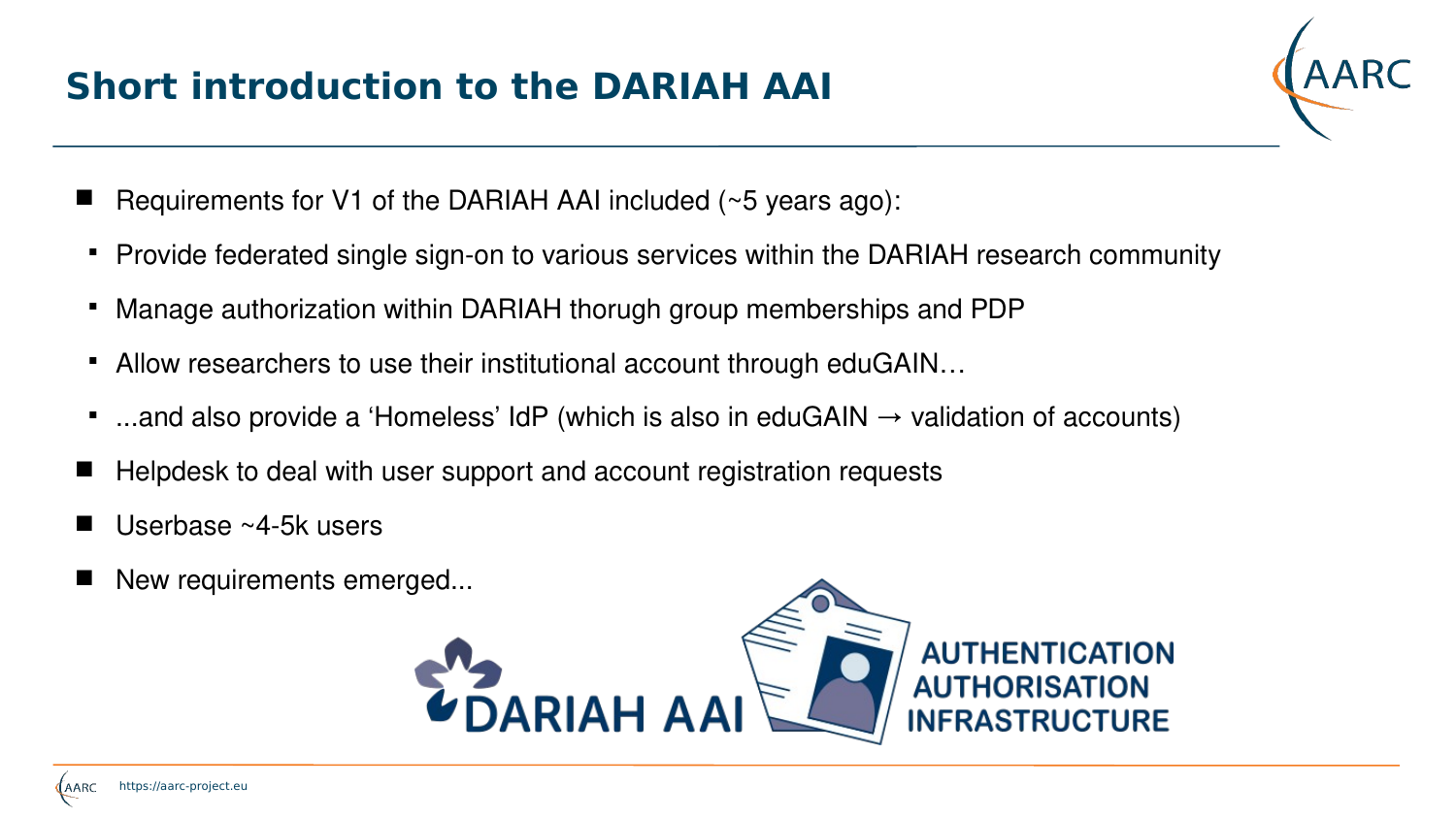## **Short introduction to the DARIAH AAI**





https://aarc-project.eu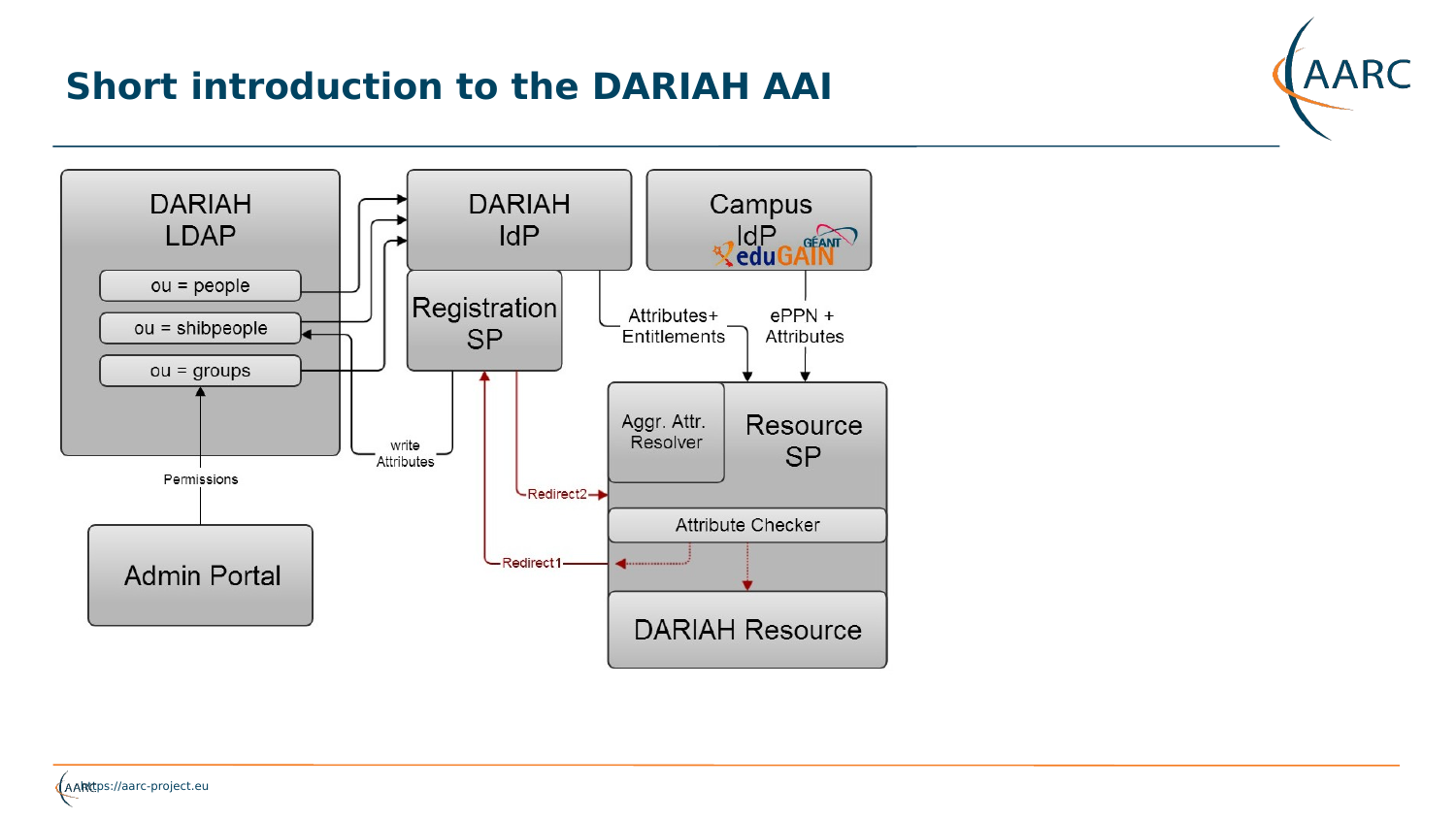#### **Reasons for migration to a SP-IDP-Proxy**

- Scaleable solution to...
- $\blacksquare$ ...add more services
- $\blacksquare$ ...deal with policy decisions centrally
- Encourage non-homeless users at the 'homeless' IdP to actually use their institutional IdP
- Adoption of AARC results
- Be interoperable



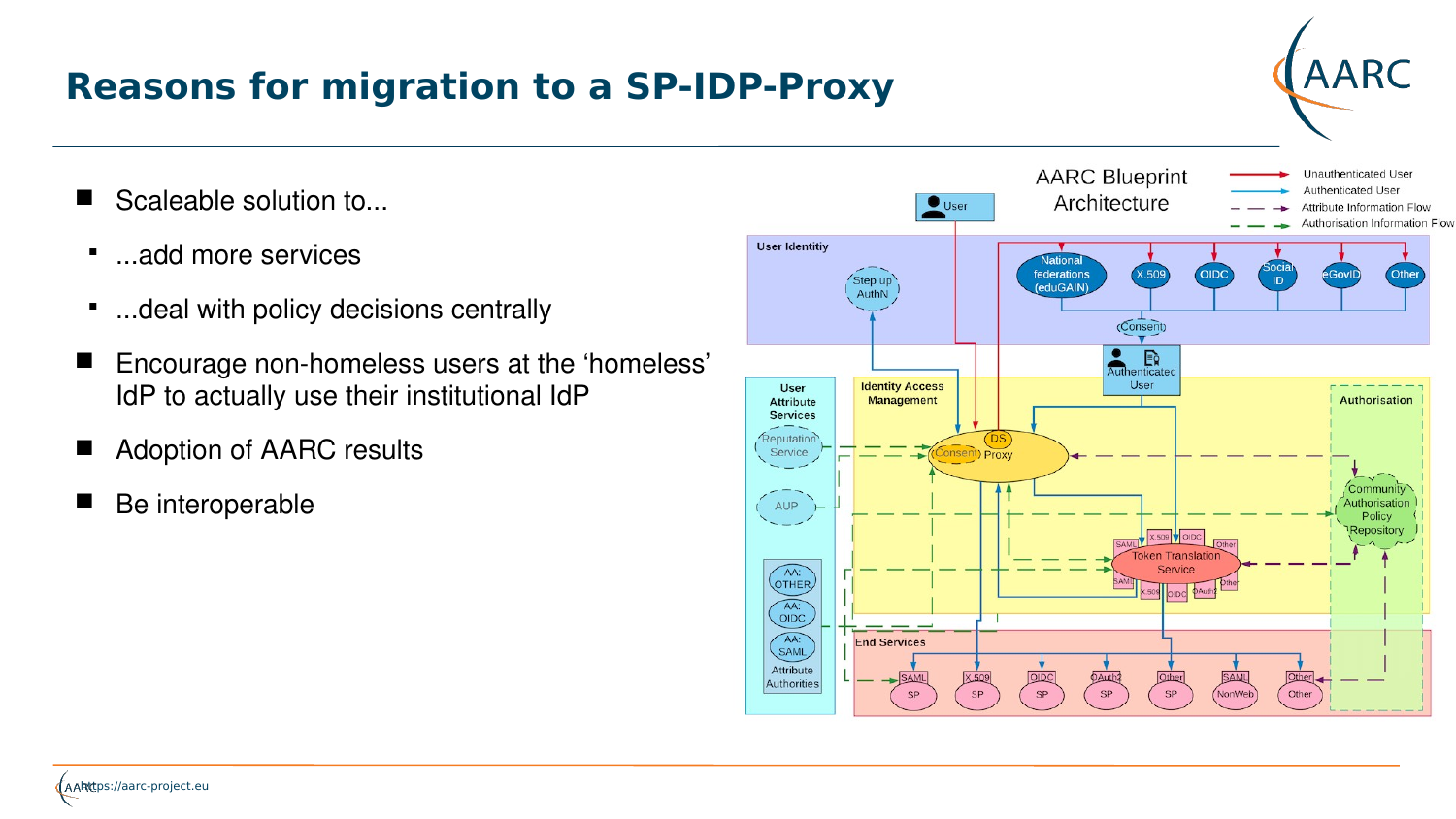# **Overview of the DARIAH AAI V2**





**AARC**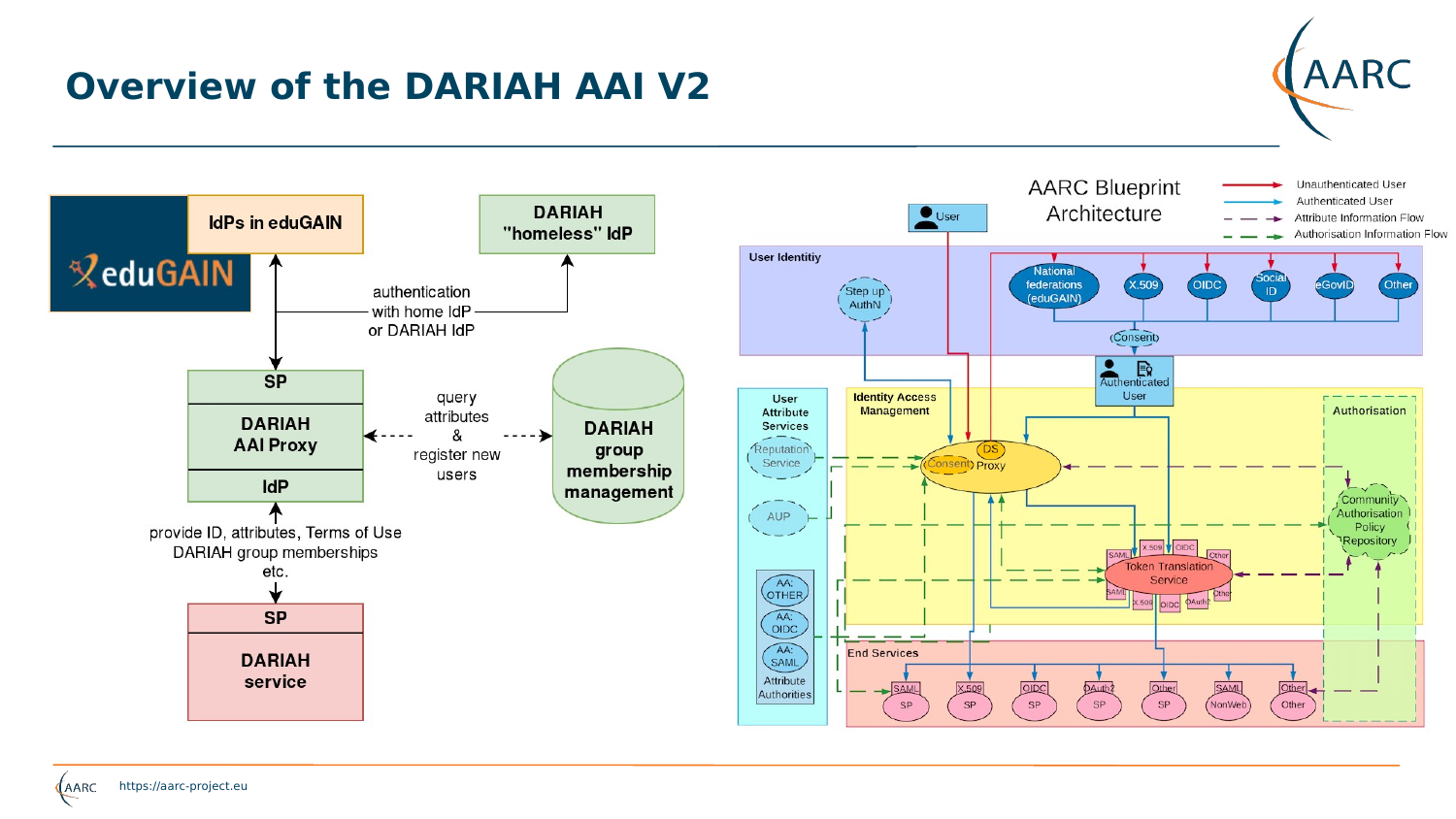# **Migration to a SP-IDP-Proxy**



- In May 2017 we started planing implementation as an AARC pilot with two phases
- Phase 1: Migration to SP-IDP-Proxy
- Phase 2: Use the proxy for an interoperability pilot with EGI
- Sept. 2017 April 2018: Implementation based on Shibboleth IdP and SP
- May 2018: Interoperability tests with existing DARIAH service
- July 2018: Move to production (it's the official way to connect a service to the DARIAH AAI now)
- In parallel: Work on Phase 2 (the EGI-DARIAH interoperability pilot)
- Adoption of relevant AARC guidelines for infra-infra communication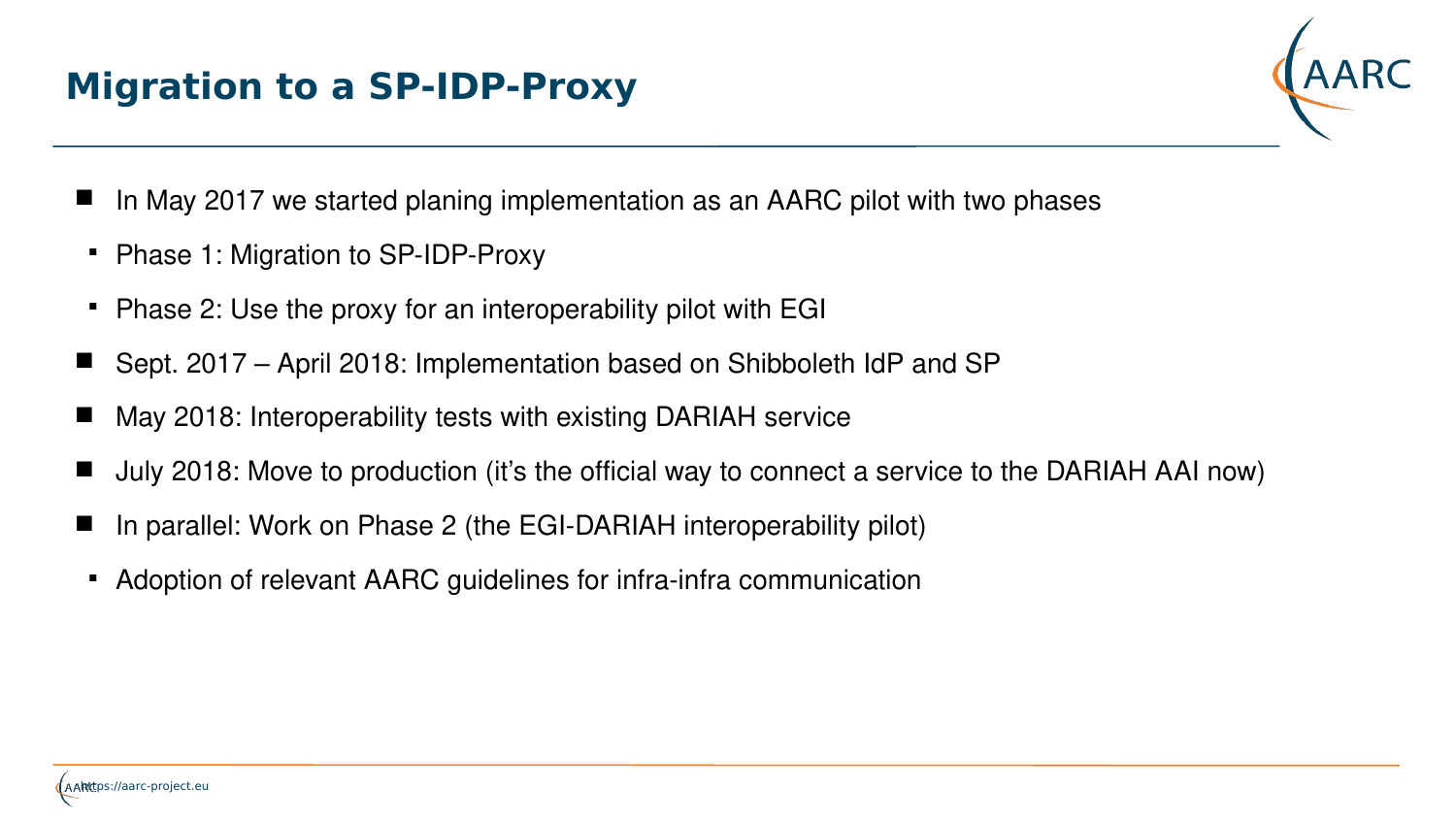## **Our experience with the process**



- Changing a critcal infrastructure is not easy
- Ensuring compatibility or upgrade paths for existing services
- Which is especially challenging for end-services
- This means trade-offs
- Technology-agnostic blueprint architecture  $+$  individual requiremets  $=$  tricky implementation
- Technical solution is one thing…
- ...policy is another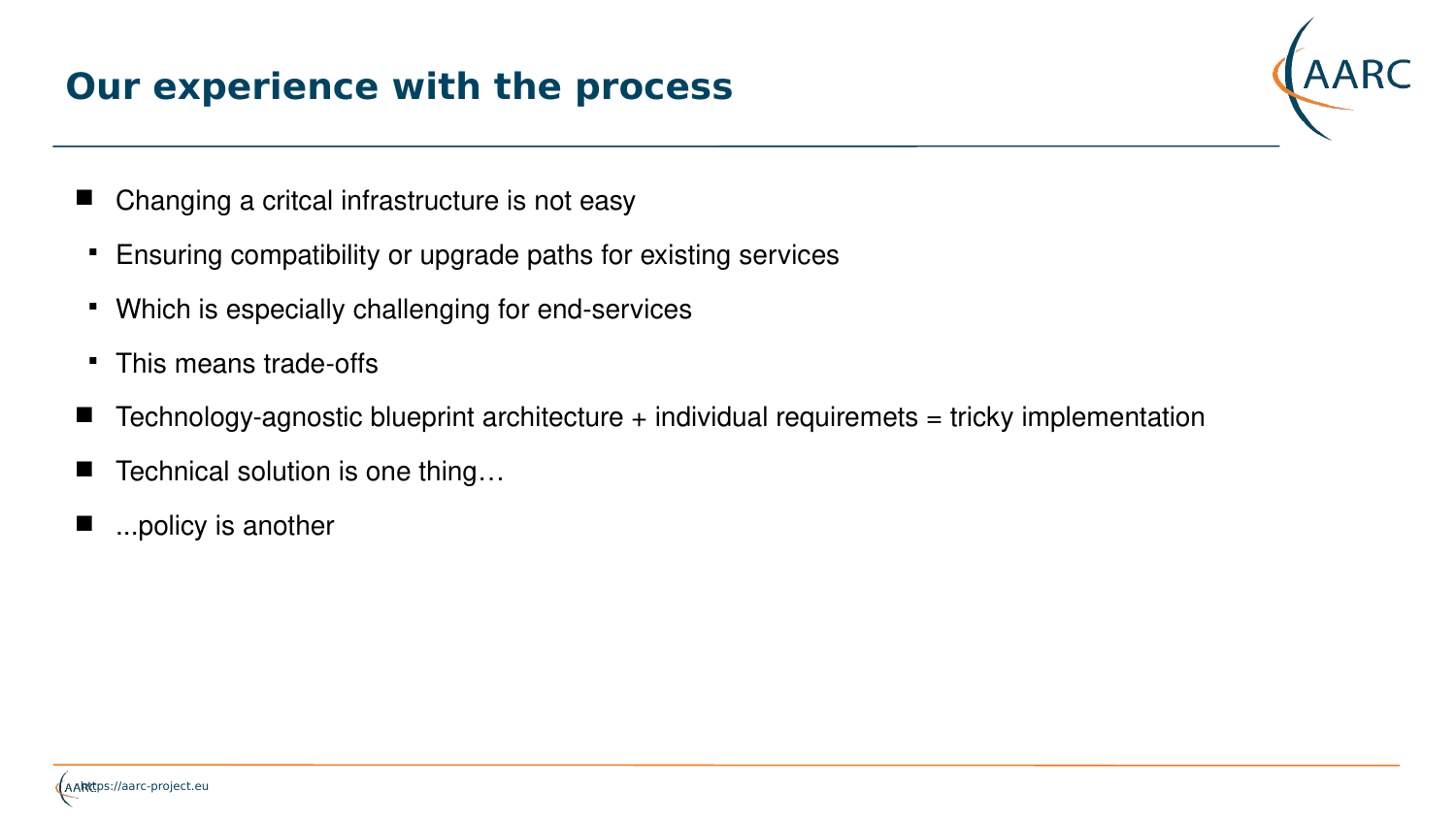## **Conclusion**



- It was the right decision
- Feedback since going live has been positve
- No major issues
- There's still work to be done
- … finalize the EGI-DARIAH interoperabilty pilot
- … keep up-to-date
- … new internal requirements